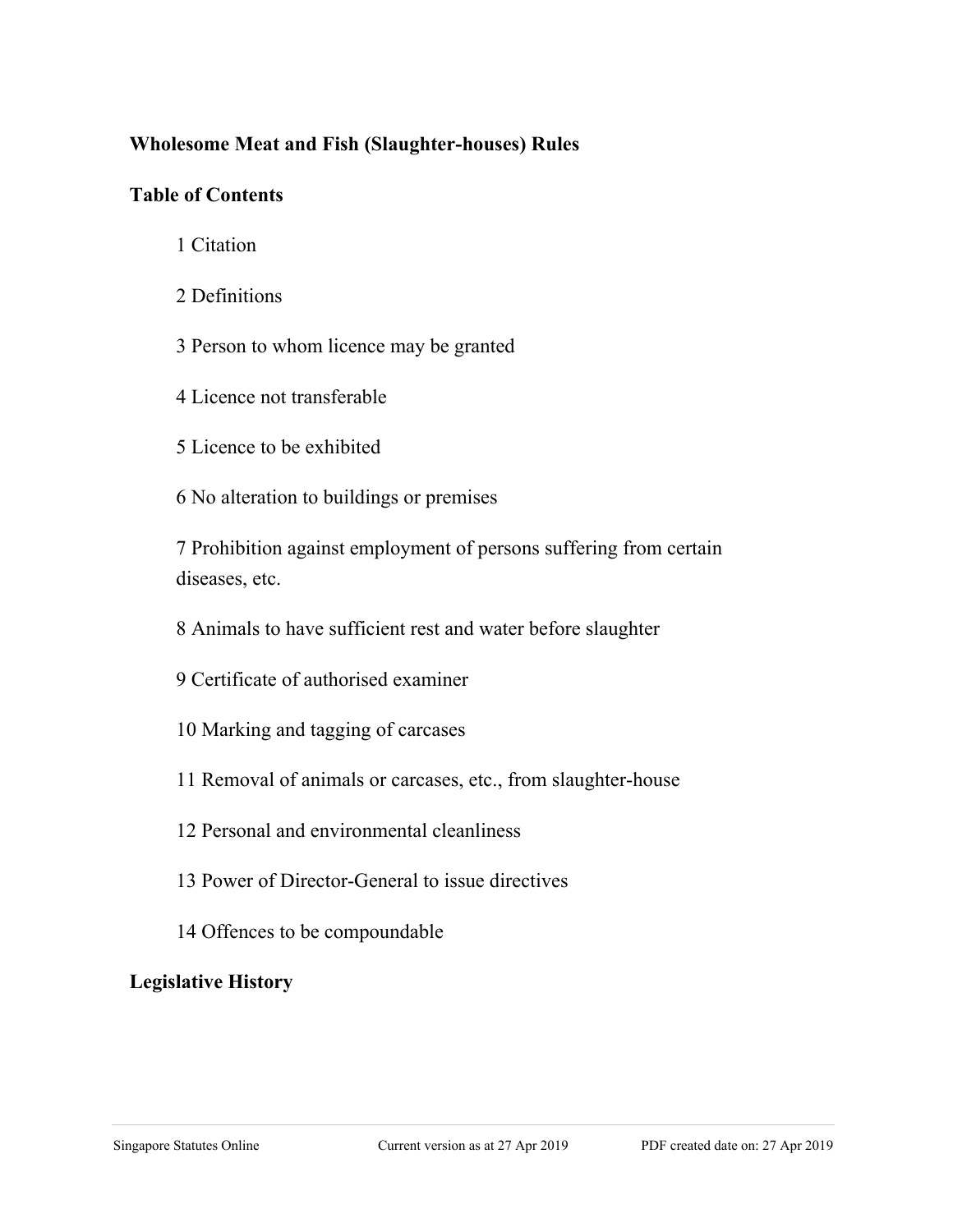# WHOLESOME MEAT AND FISH ACT (CHAPTER 349A, SECTION 42)

#### WHOLESOME MEAT AND FISH (SLAUGHTER-HOUSES) RULES

**R 4**

**G.N. No. S 556/1999**

#### **REVISED EDITION 2001**

(31st January 2001)

[10th December 1999]

#### **Citation**

**1.** These Rules may be cited as the Wholesome Meat and Fish (Slaughter-houses) Rules.

#### **Definitions**

- **2.** In these Rules, unless the context otherwise requires
	- "animal" means any animal which is slaughtered or intended to be slaughtered for the production of meat products;

"carcase" includes any part of a carcase;

- "harmful substance" means any substance, material or other article which, if introduced into or allowed to come into contact with any meat product, would render the meat product unfit for human consumption, and includes any pesticide residue, organic or inorganic compound, hormone, hormone-like substance, growth promoter, antibiotic, anthelminthic, therapeutic or prophylactic agent and radio-active fallout which may be harmful to human health if ingested;
- "licence" means a licence granted by the Director-General under section 13 of the Act which licenses any premises as a slaughter-house for the purpose of section  $11(1)(a)$  of the Act;

"licensee" means a person who holds a valid licence.

#### **Person to whom licence may be granted**

**3.**—(1) The Director-General shall not grant a licence to any person unless the person is carrying on business in Singapore and is —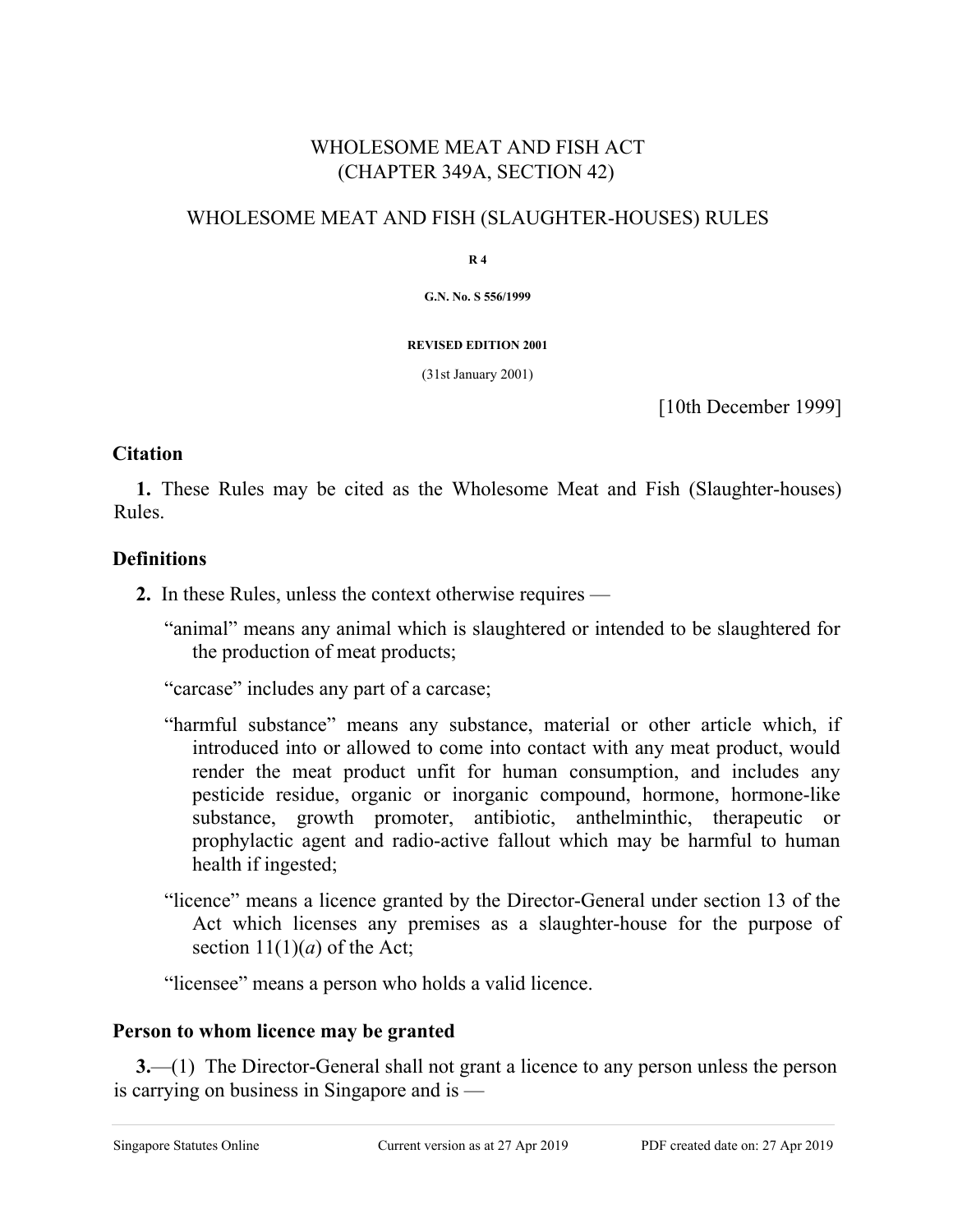- (*a*) registered under the Business Registration Act (Cap. 32); or
- (*b*) in the case of a company, incorporated or registered under the Companies Act (Cap. 50).

(2) The Director-General may refuse to grant a licence to an applicant if he is satisfied that the applicant or one of his partners or, if the applicant is a body corporate, one of its directors —

- (*a*) had previously been convicted of an offence under the Act or these Rules; or
- (*b*) was the holder of a licence which had been revoked under section 8 of the Act.

# **Licence not transferable**

**4.**—(1) No licensee shall transfer or assign the benefit of his licence to any other person.

(2) A licensee who contravenes paragraph (1) shall be guilty of an offence and shall be liable on conviction to a fine not exceeding \$10,000.

## **Licence to be exhibited**

**5.**—(1) A licensee shall exhibit his licence in a conspicuous position in the slaughterhouse in respect of which the licence has been granted.

(2) A licensee who fails to comply with paragraph (1) shall be guilty of an offence and shall be liable on conviction to a fine not exceeding \$10,000.

## **No alteration to buildings or premises**

**6.**—(1) A licensee shall ensure that no alteration or change shall be made to the buildings or premises of his licensed slaughter-house unless plans of the alteration or change are first submitted to the Director-General or an authorised officer and his prior written approval obtained.

(2) A licensee who fails to comply with paragraph (1) shall be guilty of an offence and shall be liable on conviction to a fine not exceeding \$10,000.

## **Prohibition against employment of persons suffering from certain diseases, etc.**

**7.**—(1) No licensee shall employ or permit any person to work in his licensed slaughter-house if he knows or has reasonable grounds for suspecting that such person

(*a*) is suffering from or is a carrier of any disease or other condition; or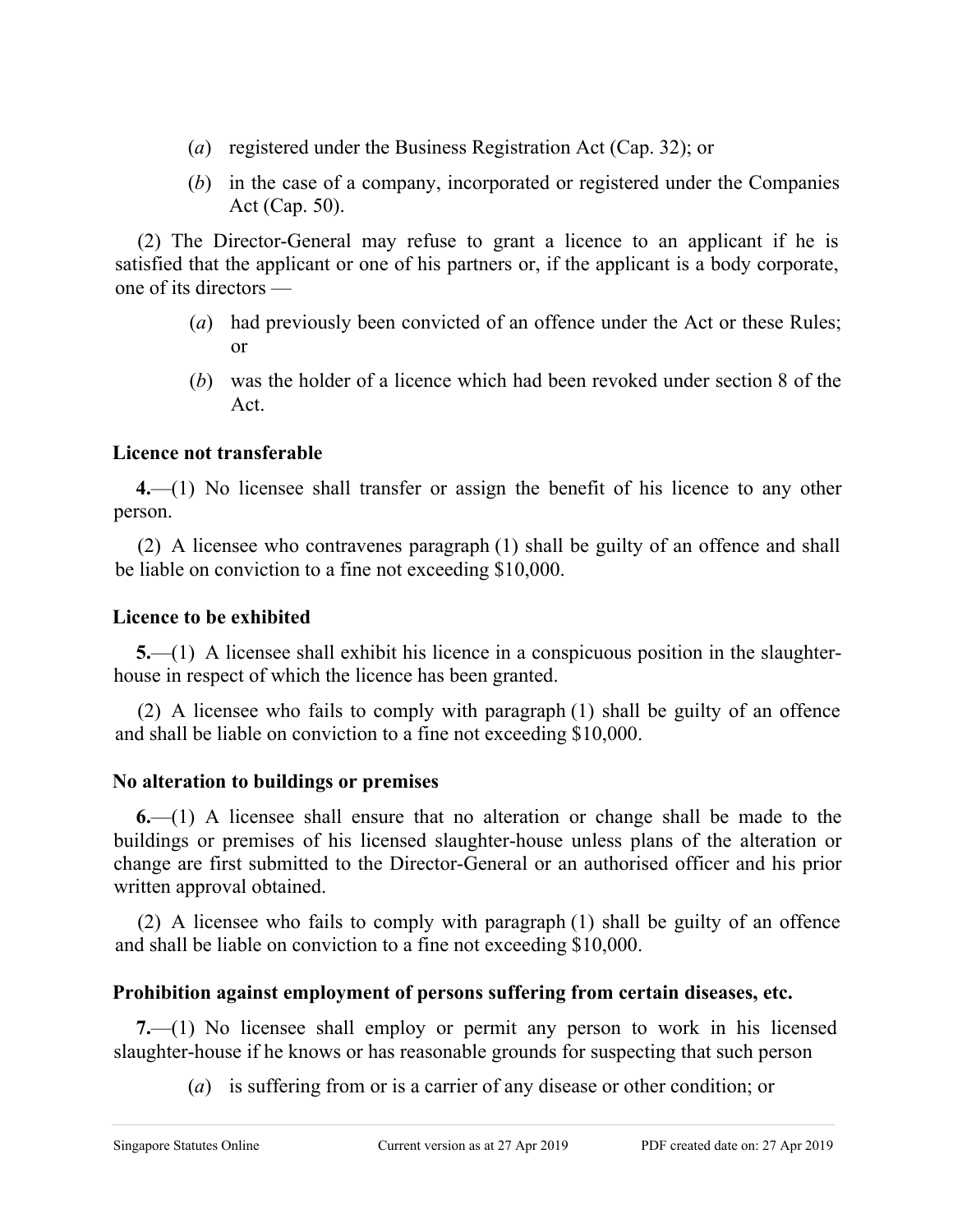(*b*) is afflicted with any infected wound or sore,

that is likely to contaminate any meat product in the slaughter-house or infect any other person employed therein.

 $(2)$  A licensee shall —

- (*a*) cause every person employed in his licensed slaughter-house to be examined by a medical practitioner at the time of his appointment and at least once a year thereafter; and
- (*b*) obtain from the medical practitioner a certificate of fitness in respect of every such person who is found fit by the medical practitioner to be employed at the slaughter-house.

(3) The certificate of fitness of every person employed at the licensed slaughter-house shall be kept at the slaughter-house and shall be readily available for inspection by the Director-General or an authorised officer when so required.

(4) The Director-General or an authorised officer may, from time to time, require a licensee to subject the persons employed by him in his licensed slaughter-house to such additional medical examinations or such other medical tests or vaccinations as the Director-General or authorised officer thinks necessary.

(5) A licensee who fails to comply with paragraph (1), (2) or (3) or with any requirement under paragraph (4) shall be guilty of an offence and shall be liable on conviction to a fine not exceeding \$10,000.

(6) In this rule, "medical practitioner" means a medical practitioner registered under the Medical Registration Act (Cap. 174).

## **Animals to have sufficient rest and water before slaughter**

**8.**—(1) Every licensee shall ensure that any animal, upon arrival at his licensed slaughter-house, is given sufficient rest and water before slaughter.

(2) A licensee who fails to comply with paragraph (1) shall be guilty of an offence and shall be liable on conviction to a fine not exceeding \$10,000.

# **Certificate of authorised examiner**

**9.** Where an authorised examiner has —

- (*a*) examined the carcase of any animal which has died in a licensed slaughterhouse before it is slaughtered;
- (*b*) examined any animal intended for slaughter at a licensed slaughter-house and found such animal to be unfit for slaughter or for use in the production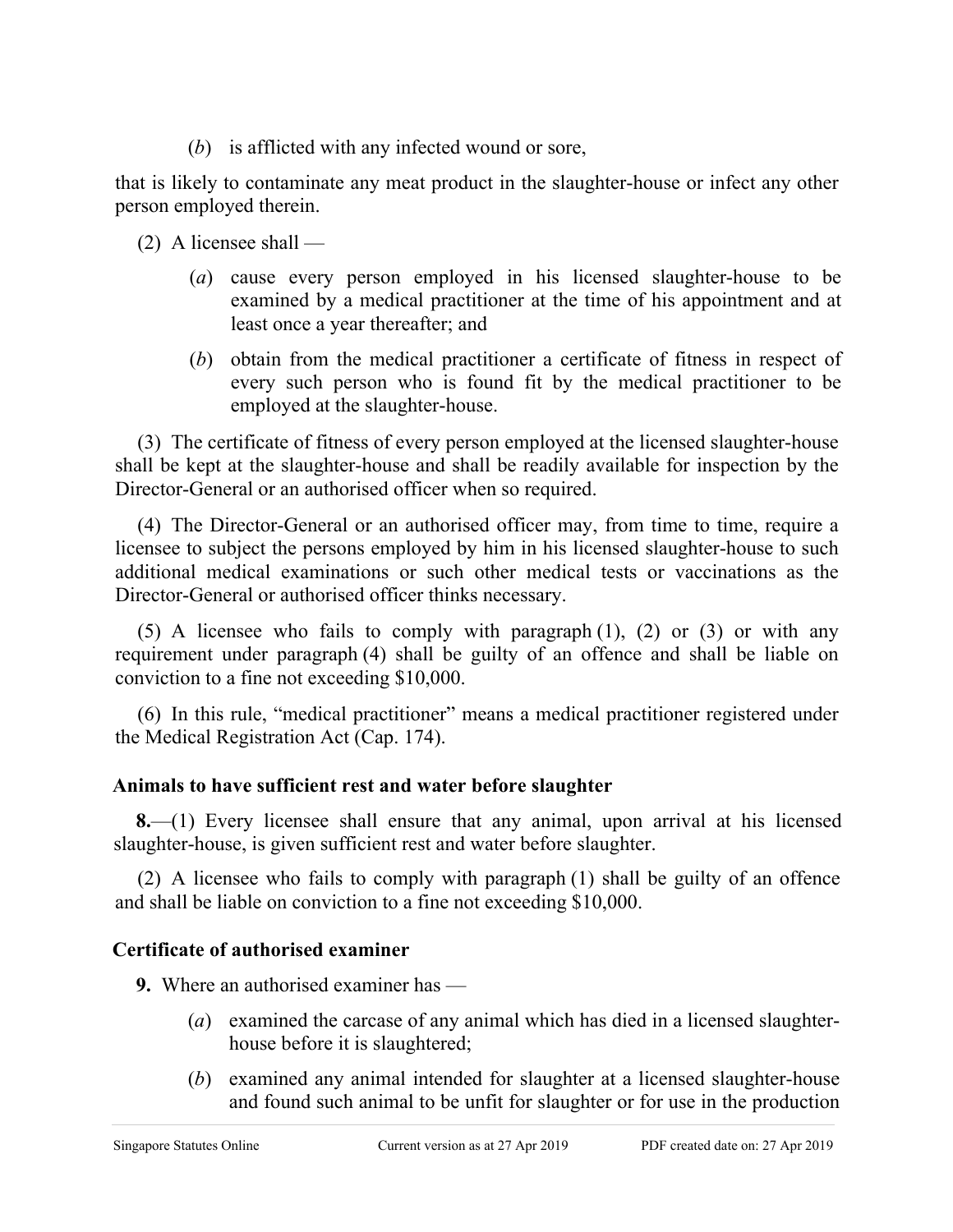of meat products; or

(*c*) examined the carcase of any animal which has been slaughtered at a licensed slaughter-house and found such carcase to be unfit for use in the production of meat products,

the authorised examiner shall, subject to any direction as may be given by the Director-General, issue a certificate to the owner of the animal stating his findings as to the cause of the death of the animal, the unsuitability of the animal for slaughter or for use in the production of meat products or the unsuitability of the carcase for use in the production of meat products, as the case may require.

# **Marking and tagging of carcases**

**10.**—(1) Every licensee shall ensure that the carcase of any animal slaughtered in his licensed slaughter-house shall bear a mark or tag in accordance with paragraph (2).

- (2) The mark or tag referred to in paragraph (1) shall be  $-$ 
	- (*a*) of coloured innocuous dye-stuff or such other substance as may be approved by the Director-General;
	- (*b*) of a design approved by the Director-General; and
	- (*c*) applied in such manner or at such part or parts of the carcase as the Director-General may approve.

(3) A licensee who fails to comply with paragraph (1) shall be guilty of an offence and shall be liable on conviction to a fine not exceeding \$10,000.

# **Removal of animals or carcases, etc., from slaughter-house**

**11.**—(1) Every licensee shall ensure that —

- (*a*) no animal that has been admitted into his licensed slaughter-house for slaughter;
- (*b*) no carcase of any animal which has died in his licensed slaughter-house before being slaughtered; or
- (*c*) no animal or carcase of any animal in his licensed slaughter-house which has been examined and found by an authorised examiner to be unfit for use in the production of meat products,

is removed from the slaughter-house unless such removal is carried out —

(i) with the written approval of the Director-General or an authorised officer; or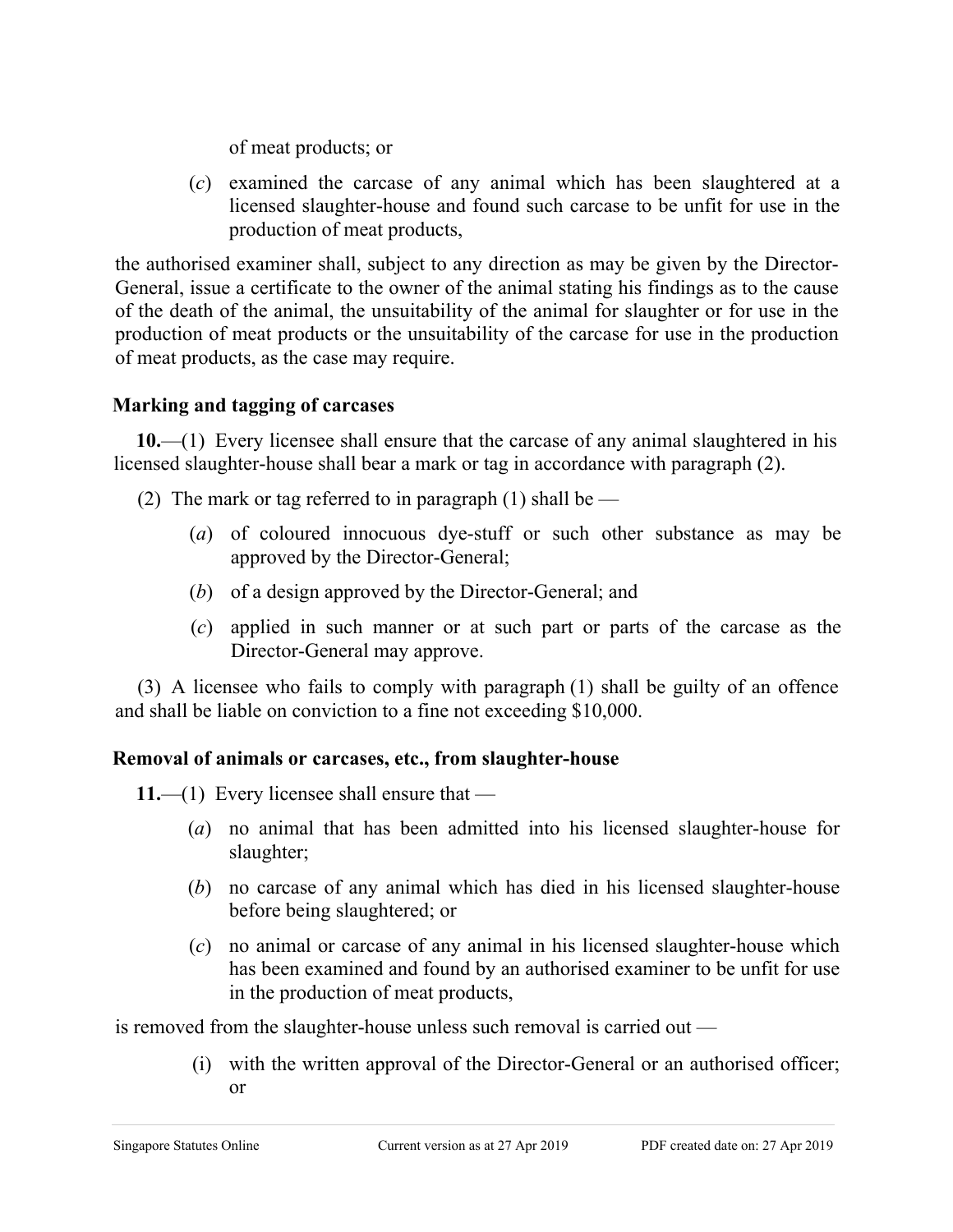(ii) in accordance with any directive issued by the Director-General under rule 13.

(2) Any licensee who fails to comply with paragraph (1) shall be guilty of an offence and shall be liable on conviction to a fine not exceeding \$10,000.

(3) Any person who, without lawful excuse —

- (*a*) removes any animal or carcase of any animal in contravention of paragraph (1); or
- (*b*) tampers with any animal or carcase of any animal referred to in paragraph  $(1)(b)$  or  $(c)$ ,

shall be guilty of an offence and shall be liable on conviction to a fine not exceeding \$10,000.

#### **Personal and environmental cleanliness**

**12.**—(1) Every person who is employed in a licensed slaughter-house to handle any meat product shall do so in a hygienic manner.

(2) No person who is employed in a licensed slaughter-house shall —

- (*a*) while handling any meat product
	- (i) apply his fingers to his mouth, eye, ear, nose or scalp;
	- (ii) cough, spit, sneeze or expel mucus from his nose;
	- (iii) smoke, or use tobacco or snuff or any other preparation or chew tobacco or betel nuts; or
	- (iv) wipe his hands on his clothing or with any other material other than a clean, single-use towel; or
- (*b*) place any harmful substance in such manner as to be likely to come into contact with any meat product.

(3) Every person who is employed in a licensed slaughter-house shall, when handling any meat product —

- (*a*) wear clean attire and keep his body clean;
- (*b*) wear appropriate protective attire;
- (*c*) protect or cover with water-proof dressing any open cut or lesion or graze on his hand;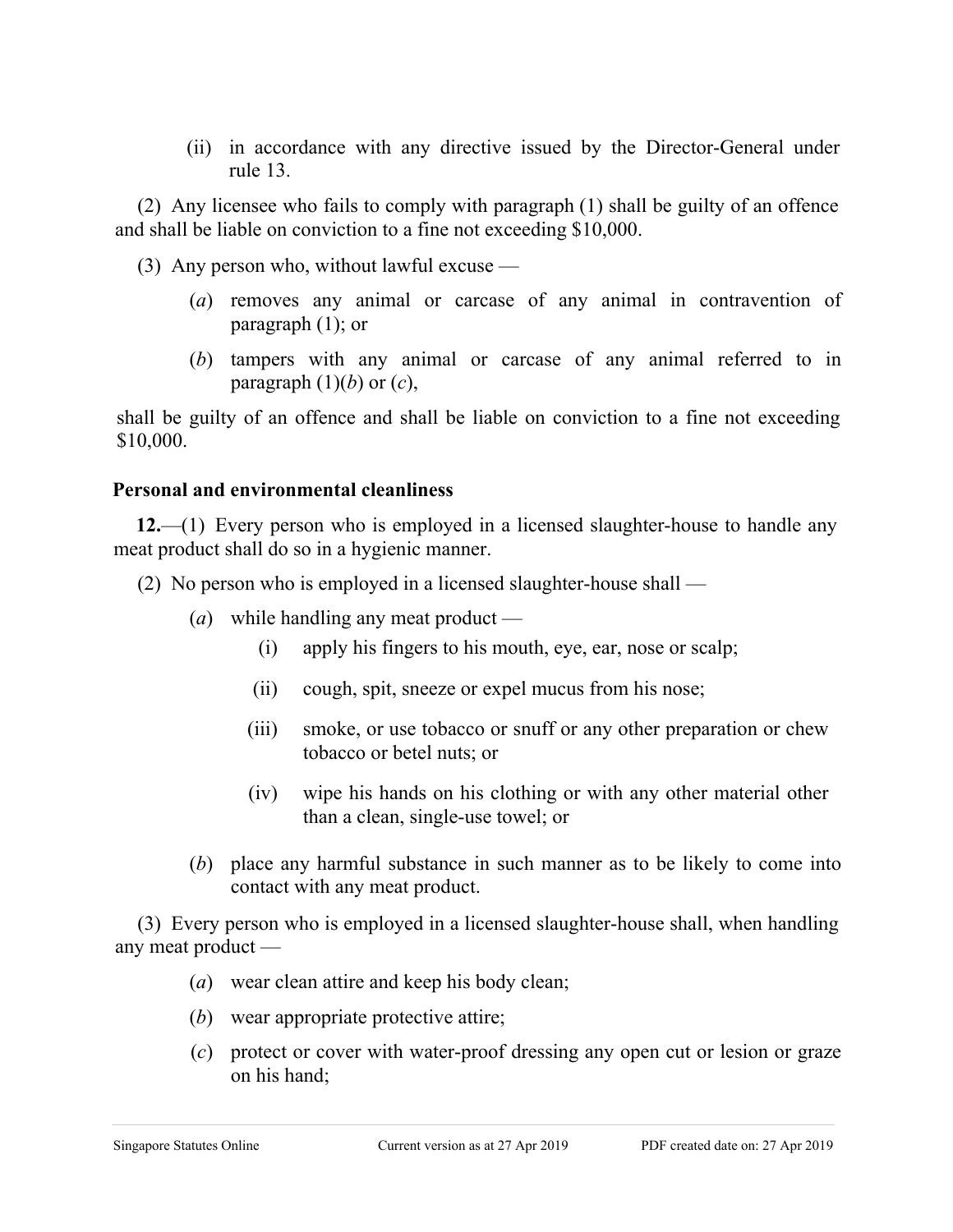- (*d*) keep his fingernails clean and short; and
- (*e*) upon every occasion before commencing such work, or after visiting any urinal, water closet or other similar convenience and before resuming such work, wash his hands thoroughly with soap and clean water.

(4) No person shall gamble or litter within the premises of a licensed slaughter-house.

(5) No person shall vandalise or do any act which soils the premises, equipment or other appurtenances of a licensed slaughter-house.

(6) Any person who contravenes or fails to comply with this rule shall be guilty of an offence and shall be liable on conviction to a fine not exceeding \$2,000.

(7) Where an offence under paragraph (6) is proved to have been committed with the consent and connivance of, or to be reasonably attributable to any neglect on the part of, the licensee of the licensed slaughter-house, the licensee shall also be guilty of that offence and shall be liable to be proceeded against and punished accordingly.

#### **Power of Director-General to issue directives**

**13.**—(1) The Director-General may, from time to time, issue to licensees such written directives as he thinks necessary for the proper control and management of licensed slaughter-houses.

(2) Without prejudice to the generality of paragraph (1), the Director-General may issue written directives —

- (*a*) regulating the time, place and manner of slaughter of any particular animal or animals in a licensed slaughter-house;
- (*b*) requiring licensees to implement such quality assurance programmes as the Director-General thinks fit;
- (*c*) prescribing standards to regulate the exposure of meat products to microbial and chemical contaminants;
- (*d*) prohibiting the slaughter of any animal in a licensed slaughter-house unless an authorised examiner is present while the slaughter is being carried out;
- (*e*) requiring a licensee to inform the Director-General or an authorised officer whenever —
	- (i) any animal intended for slaughter at a licensed slaughter-house dies before it is slaughtered;
	- (ii) the licensee knows or has reason to believe that any animal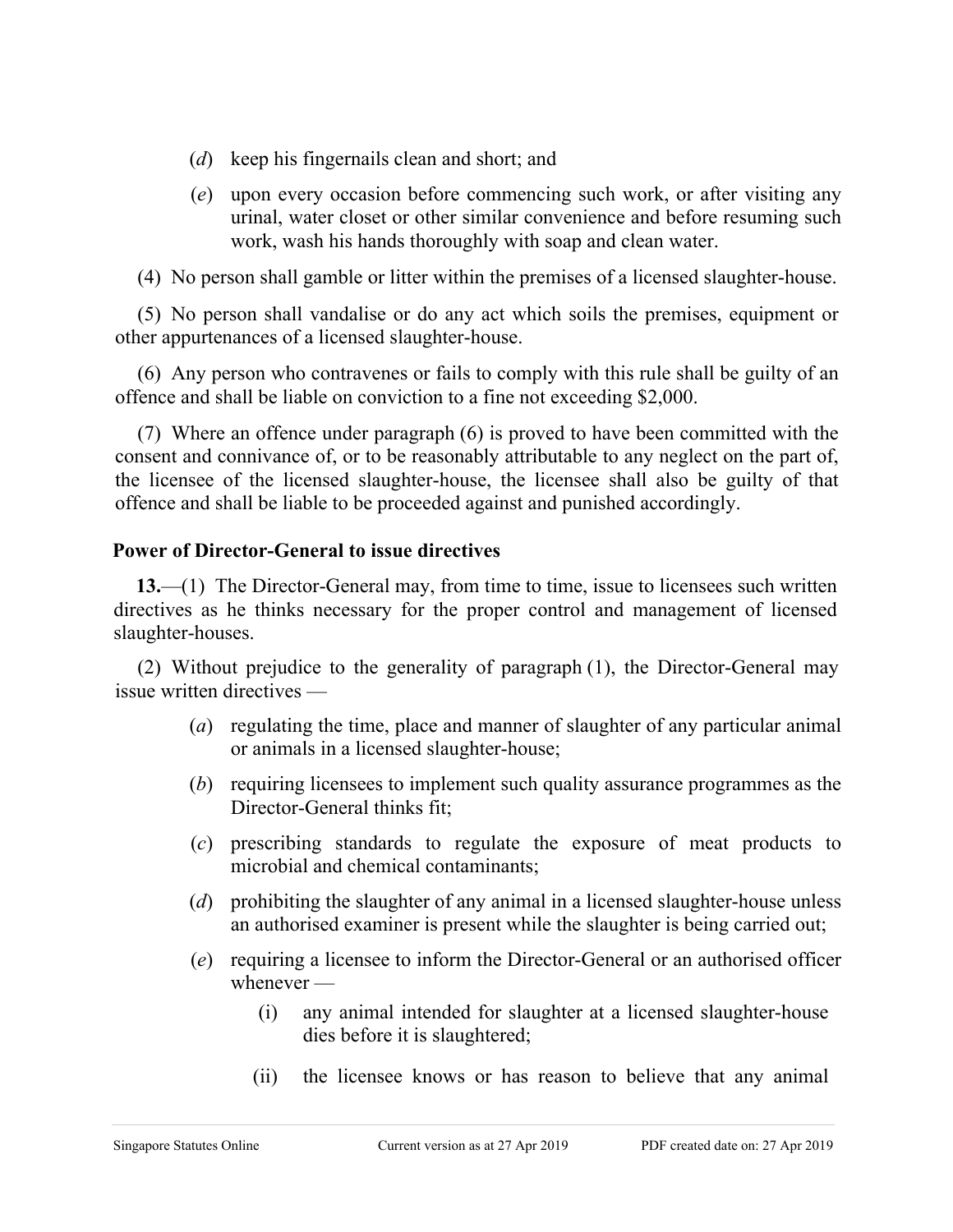intended for slaughter at the licensed slaughter-house is infected with any ailment or disease, is injured or has been treated with or exposed to any harmful substance; or

- (iii) any animal, upon being slaughtered at the licensed slaughterhouse, is found to have been diseased, injured or treated with or exposed to any harmful substance;
- (*f*) requiring that animal or carcase of any animal be examined by an authorised examiner prior to its destruction and disposal;
- (*g*) regulating
	- (i) the treatment or destruction of any animal that is diseased, injured or otherwise unfit for slaughter or for use in the production of meat products; and
	- (ii) the destruction and disposal (as the case requires) of any carcase or other waste matters;
- (*h*) regulating the use of labels, tags, dye-stuffs or any other substance in connection with the marking or tagging of carcases in a licensed slaughterhouse;
- (*i*) prohibiting the keeping or use in a licensed slaughter-house of any harmful substance and regulating the disposal of such substance; and
- (*j*) requiring the licensee to furnish at such times and in such manner as the Director-General may specify, such information as the Director-General may require relating to the operation and functioning of the licensed slaughter-house.

(3) Where the Director-General has reason to believe that any meat product which has been produced in a licensed slaughter-house is adulterated, contaminated or otherwise unfit for human consumption, the Director-General may issue a written directive to the licensee of the slaughter-house requiring the licensee to forthwith recall all stocks and to cease the sale, supply or distribution, of the meat product.

(4) Any licensee who, without lawful excuse, fails to comply with any written directive issued under this rule shall be guilty of an offence and shall be liable on conviction to a fine not exceeding \$10,000.

#### **Offences to be compoundable**

**14.** All offences under these Rules may be compounded in accordance with section 39